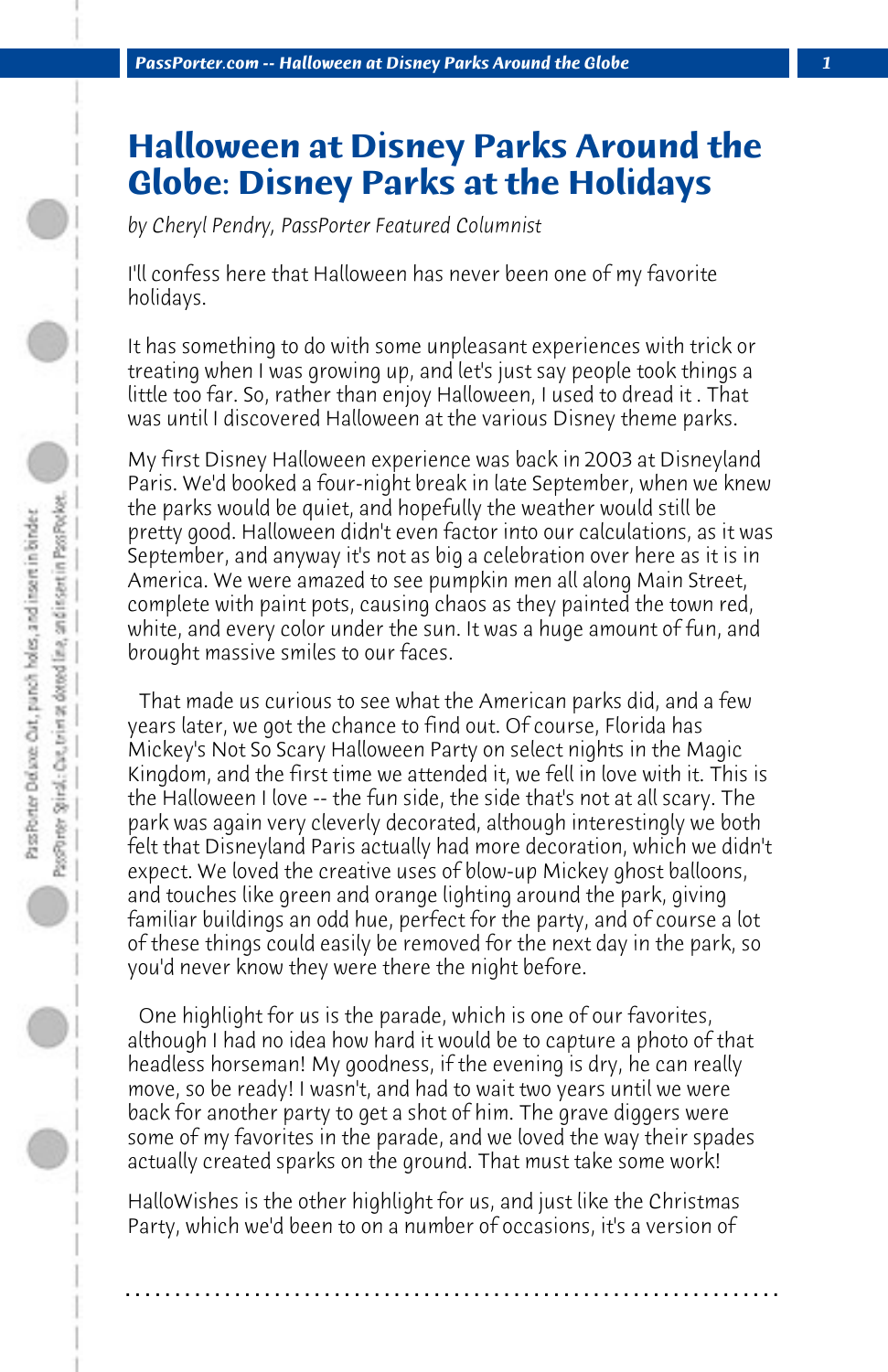*PassPorter.com -- Halloween at Disney Parks Around the Globe (continued) 2*

Wishes fireworks just for Halloween and is plussed-up. We were blown away by what we saw, and for us, just those two things were worth the price of admission, but we were also able to find rarely-seen characters like the Seven Dwarfs, get some fun photos done, particularly near the Haunted Mansion (don't miss that opportunity) ,and ride whichever rides we wanted.

 However, there was something we felt was missing, and we knew we could find it in Disneyland in California, so the next time we were in the States in October, we visited both Disney theme parks on either side of the country, so that we could experience Haunted Mansion Holiday at Disneyland. For those who don't know, the popular attraction is dressed up for both the Halloween and Christmas seasons, with Jack Skellington and the Nightmare Before Christmas crowd taking a starring role. We were fascinated to see the changes, which essentially gives you a brand-new attraction that's almost completely unrecognizable from its normal version. Now this is what Walt Disney World, and Disneyland Paris for that matter, could do with! Bearing in mind how much it costs to get to California from the UK, I'm not likely to visit often, but this attraction (perhaps along with Cars Land) is almost worth the cost of a visit alone.

 Disneyland does also offer its own Halloween Party, which has undergone some major changes in recent years. When we went, it was a lot cheaper, reflecting that there was a lot less happening there than in Florida. Located back then in Disney California Adventure, today Mickey's Halloween Party is in the Disneyland Park, and is much more on a par with its Not So Scary cousin in Orlando in terms of ticket prices, and ad[ditional events, such as parades, fireworks,](http://www.passporter.com/articles/cheryl-pendry-featured-columnist.asp) and dance parties. It's interesting to see how the influence of Florida has obviously rubbed off here, leading to a much more full event for the night, all of course at a higher price.

 All three resorts have something very special to offer visitors during the Halloween season, and in truth I can't pick between them. Give me a mixture of the decorations from Disneyland Paris, Mickey's Not So Scary Halloween Party from Walt Disney World, and the holiday makeover for the Haunted Mansion in Disneyland and that, to me, would be the ultimate Disney celebration for Halloween!

*About The Author: Cheryl and husband Mark live in England and love to travel, particularly to America. They are in the process of visiting every Disney theme park around the world, having already been to Disneyland Resort Paris, Hong Kong Disneyland and both American Disney resorts. They are now planning for their trip to Japan in the spring to visit the Tokyo Disney Resort.* Click here to view more of Cheryl's articles!

**. . . . . . . . . . . . . . . . . . . . . . . . . . . . . . . . . . . . . . . . . . . . . . . . . . . . . . . . . . . . . . . . . .**